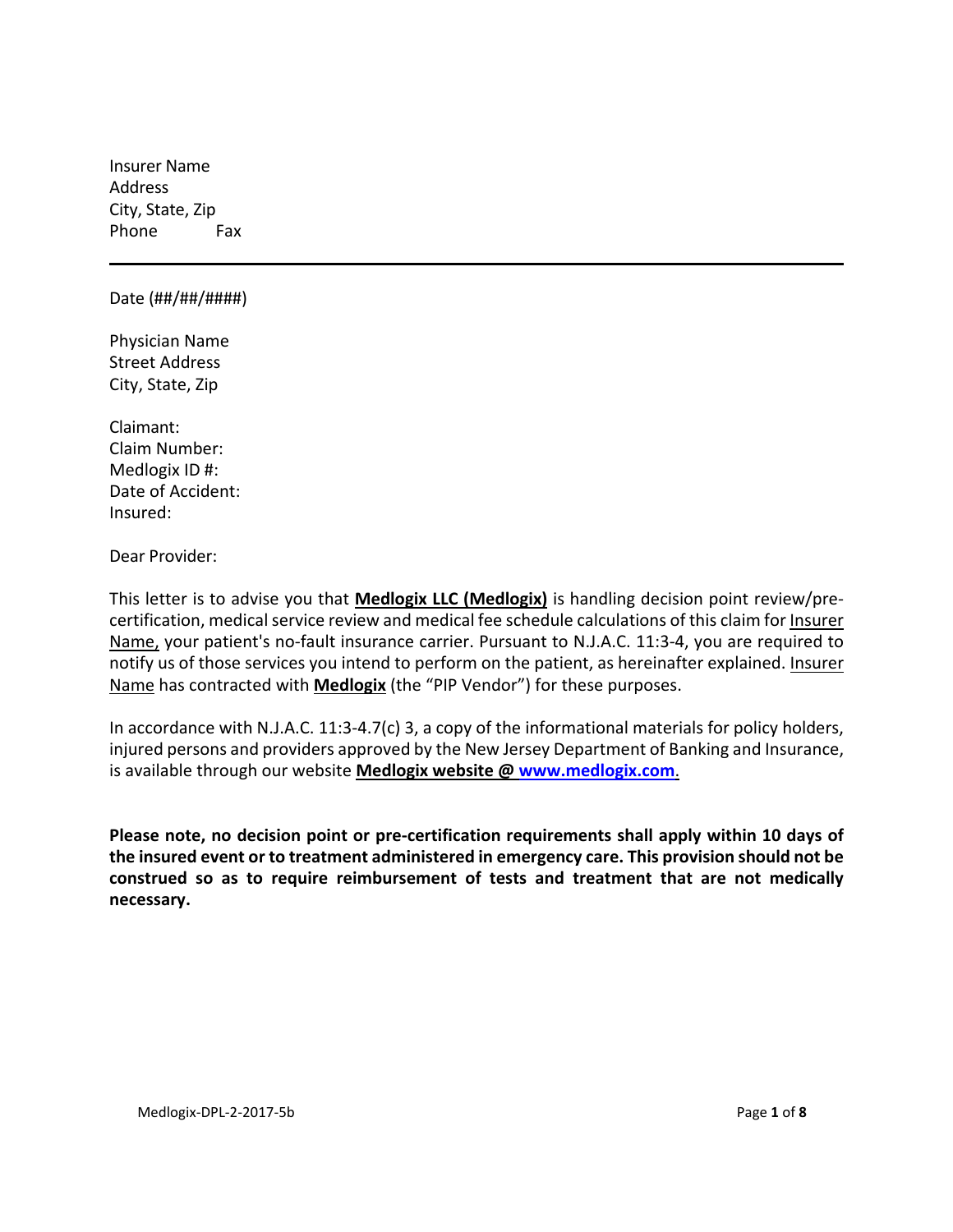### **CARE PATHS/DECISION POINT REVIEW**

As mentioned above, pursuant to N.J.A.C. 11:3-4, the New Jersey Department of Banking and Insurance (the "Department") has published standard courses of treatment, **Care Paths**, for soft tissue injuries ofthe neck and back, collectively referred to asthe "Identified Injuries". N.J.A.C. 11:3‐ 4 also establishes guidelines for the use of certain diagnostic tests. The Care Paths provide that treatment be evaluated at certain intervals called **Decision Points**. At Decision Points, you must provide usinformation about further treatment you intend to provide. Thisis called **Decision Point Review.** In addition, the administration of any test listed in N.J.A.C. 11:3‐4.5(b) 1‐10 also requires Decision Point Review, regardless of the diagnosis. If you fail to submit requests for Decision Point Reviews or fail to provide clinically supported findings that support the request, payment of your bills will result in a co-payment of 50% (in addition to any deductible or co-payment that applies under the policy) of the eligible charge for medically necessary services. The **Care Paths** and accompanying rules are available on the Internet at the Department's website at www.nj.gov/dobi/aicrapg.htm or can be obtained by contacting **Medlogix** @ 1 (877) 258‐CERT (2378).

#### **MANDATORY PRE‐CERTIFICATION**

If your patient does not have an Identified Injury, you are required to obtain pre‐certification of all the services listed below. If you fail to submit requests for the pre-certification of all the services listed below or fail to provide clinically supported findings that support the request, payment of your bills will result in a co-payment of 50% (in addition to any deductible or copayment that applies under the policy) of the eligible charge for medically necessary services. You are encouraged to maintain communication with **Medlogix** on a regular basis as pre‐ certification requirements may change. Pre‐certification is mandatory as to any of the following medical services once 10 days have elapsed since the accident:

- (a)non‐emergency inpatient and outpatient hospital care
- (b)non‐emergency surgical procedures
- (c)extended care rehabilitation facilities
- (d)outpatient care for soft tissue/disc injuries of the insured person's neck, back and related structures not included within the diagnoses covered by the Care Paths
- (e)physical, occupational, speech, cognitive or other restorative therapy or other body part manipulation except that provided for Identified Injuries in accordance with Decision Point Review
- (f) outpatient psychological/psychiatric testing and/or services
- (g)all pain management services except as provided for identified injuries in accordance with decision point review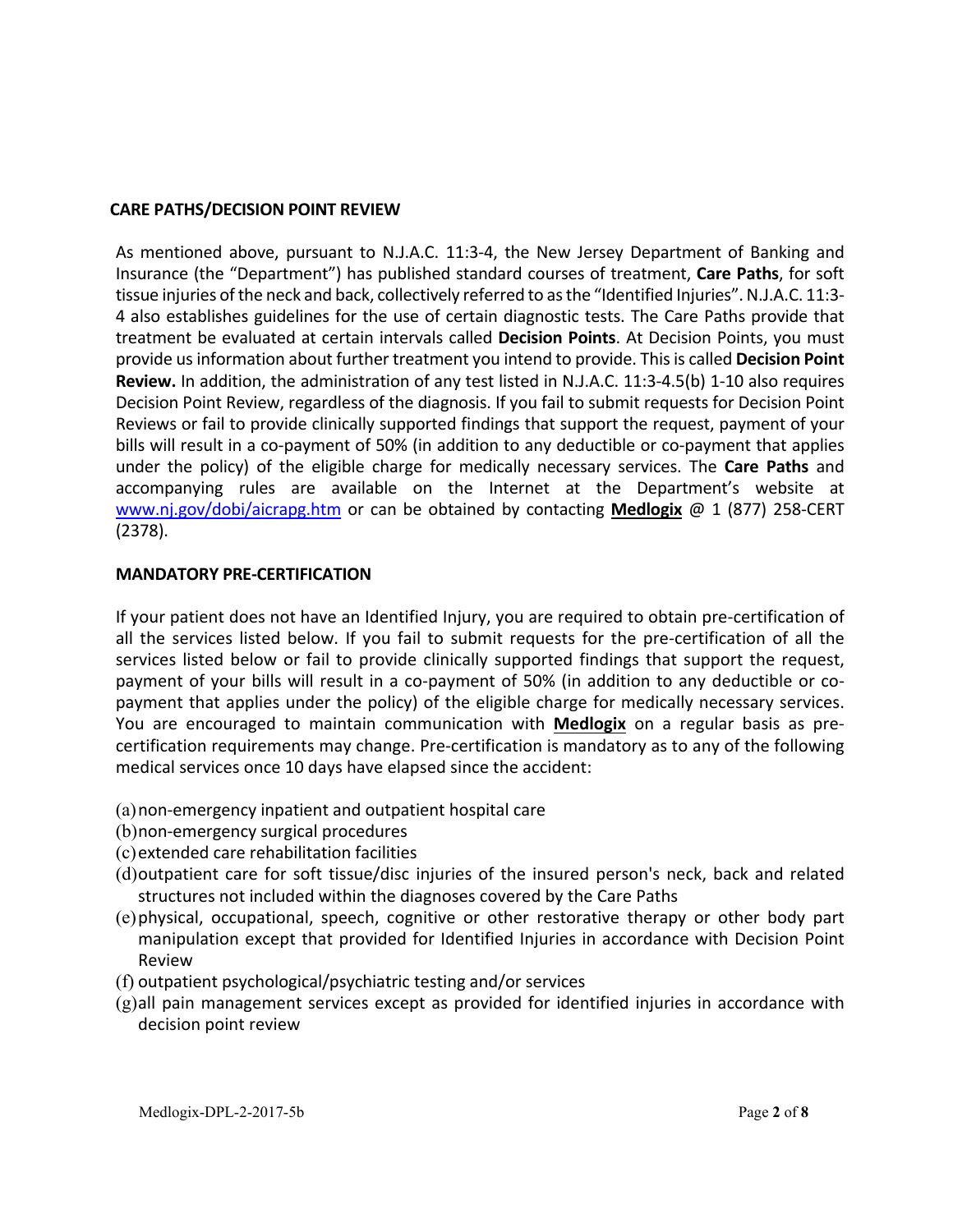(h)home health care

- (i) non‐emergency dental restoration
- (j) temporomandibular disorders; any oral facial syndrome
- (k)infusion therapy
- (l) Durable medical equipment (including orthotics and prosthetics) with a cost or monthly rental in excess of \$75.00.
- (m) Acupuncture
- (n) Compound Drugs and compounded prescriptions
- (o) Schedule II, III and IV Controlled Substances, as defined by the Drug Enforcement Administration (DEA), when prescribed in combination or succession for more than three (3) months

# **HOW TO SUBMIT DECISION POINT REVIEW/PRE‐CERTIFICATION REQUESTS**

**Medlogix** Hours of Operation – 7:00 AM to 7:00 PM EST Monday through Friday (excluding legal holidays)

In order for **Medlogix** to complete the review, you are required to submit all requests on the "Attending Physicians Treatment Plan" form. A copy of this form can be found on the DOBI web site www.nj.gov/dobi/aicrapg.htm, **Medlogix's** web site **www.medlogix.com** or by contacting **Medlogix** @ (877) 258‐CERT (2378).

Please return this completed form, along with a copy of your most recent/appropriate progress notes and the results of any tests relative to the requested services to **Medlogix** via fax at (856) 910‐2501 or mail to the following address: **Medlogix LLC**, 300 American Metro Blvd., Suite 170, Hamilton, NJ 08619, ATTN.: Pre‐Certification Department. Its phone number is (877) 258‐CERT (2378).

The review will be completed within three (3) business days of receipt of the necessary information and notice of the decision will be communicated to your office by telephone and/or confirmed in writing. If you are not notified within 3 business days, you may continue your test or course of treatment until such time as the final determination is communicated to you. Similarly, if an independent medical examination should be required, you may continue yourtests or course of treatment until the results of the examination become available.

**Denials of decision pointreview and pre‐certification requests on the basis of medical necessity shall be the determination of a physician. In the case of treatment prescribed by a dentist, the denial shall be by a dentist.**

To clarify the **Medlogix** processing time, the definition of days is as follows: "Days" means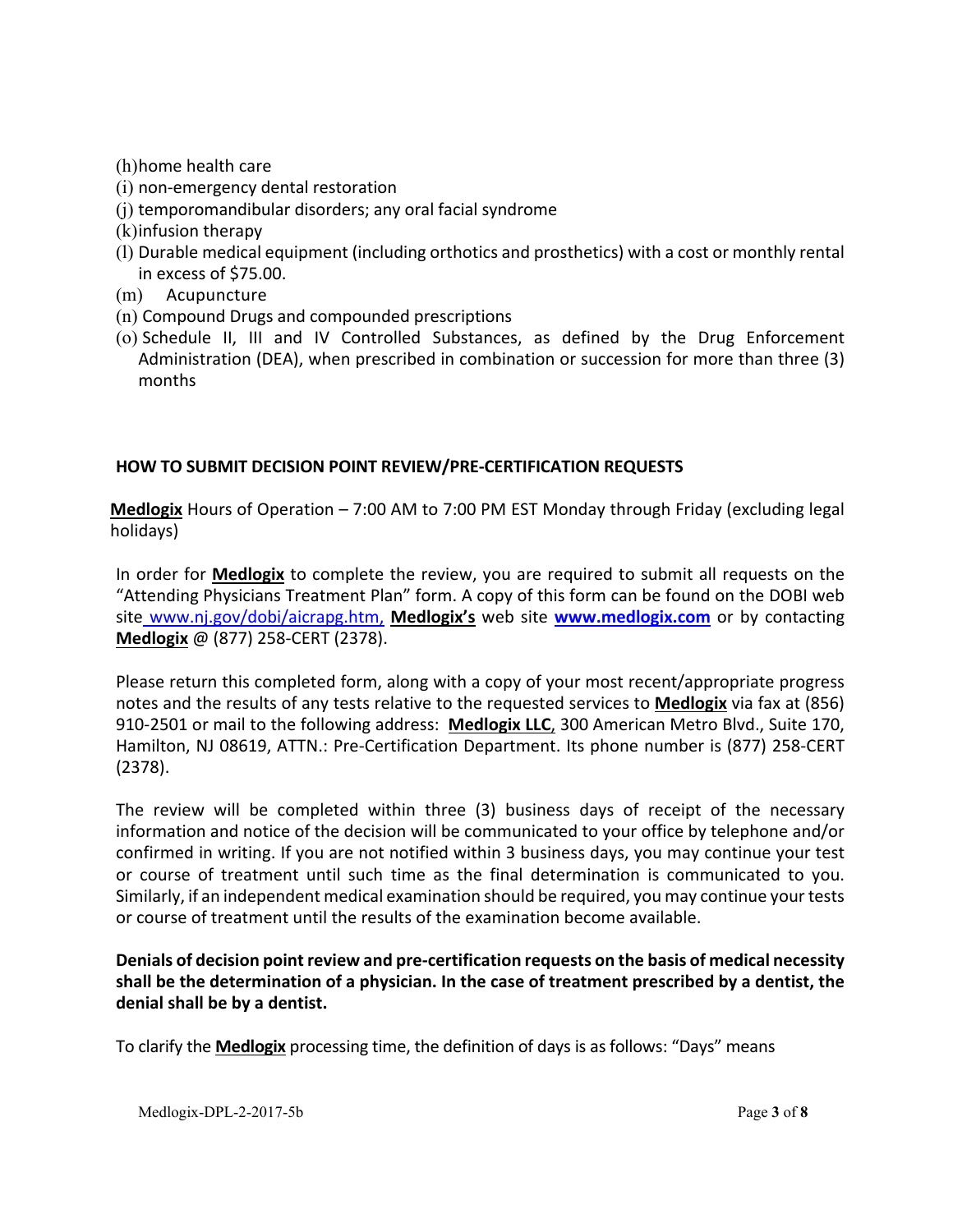calendar days unless specifically designated as business days.

- 1. A calendar and business day both end at the time of the close of business hours (7:00 PM EST Monday through Friday (excluding legal holidays).
- 2. In computing any period of time designated as either calendar or business days, the day from which the designated period of time begins to run shall not be included. The last day of a period of time designated as calendar or business day is to be included unless it is a Saturday, Sunday, or legal holiday, in which event the period runs until the end of the next day which is neither a Saturday, Sunday or legal holiday.
- 3. Example: Response to a properly submitted provider request is due back no later than 3 business days from the date **Medlogix** receives the submission. **Medlogix** receives an Attending Provider Treatment Plan Form by facsimile transmission dated 1:00 PM EST on Wednesday February 6, 2013. Day one of the 3‐buisness day period is Thursday, February 7, 2013. Since the 3rd day would be Saturday, February 9, 2013, **Medlogix's** decision is due no later than close of business Monday, February 11, 2013.

### **INDEPENDENT MEDICAL EXAMS**

If the need arises for **Medlogix** to utilize an independent medical exam during the decision point review/pre-certification process, the guidelines in accordance to  $11:3-4.7(e)$  1-7 will be followed. This includes but is not limited to: prior notification to the injured person or his or her designee, scheduling the exam within seven calendar days of the receipt of the attending physicians treatment plan form (unless the injured person agrees to extend the time period), having the exam conducted by a provider in the same discipline, scheduling the exam at a location reasonably convenient to the injured person, and providing notification of the decision within three business days after attendance of the exam.

If the injured person has two or more unexcused failures to attend the scheduled exam, notification will be immediately sent to the injured person or his or her designee, and all providers treating the injured person for the diagnosis (and related diagnosis) contained in the attending physicians treatment plan form. The notification will place the injured person on notice that all future treatment, diagnostic testing or durable medical equipment required for the diagnosis(and related diagnosis) contained in the attending physicians treatment plan form will not be reimbursable as a consequence for failure to comply with the plan.

#### **POSSIBLE OUTCOMES**

The following are the possible outcomes of our review: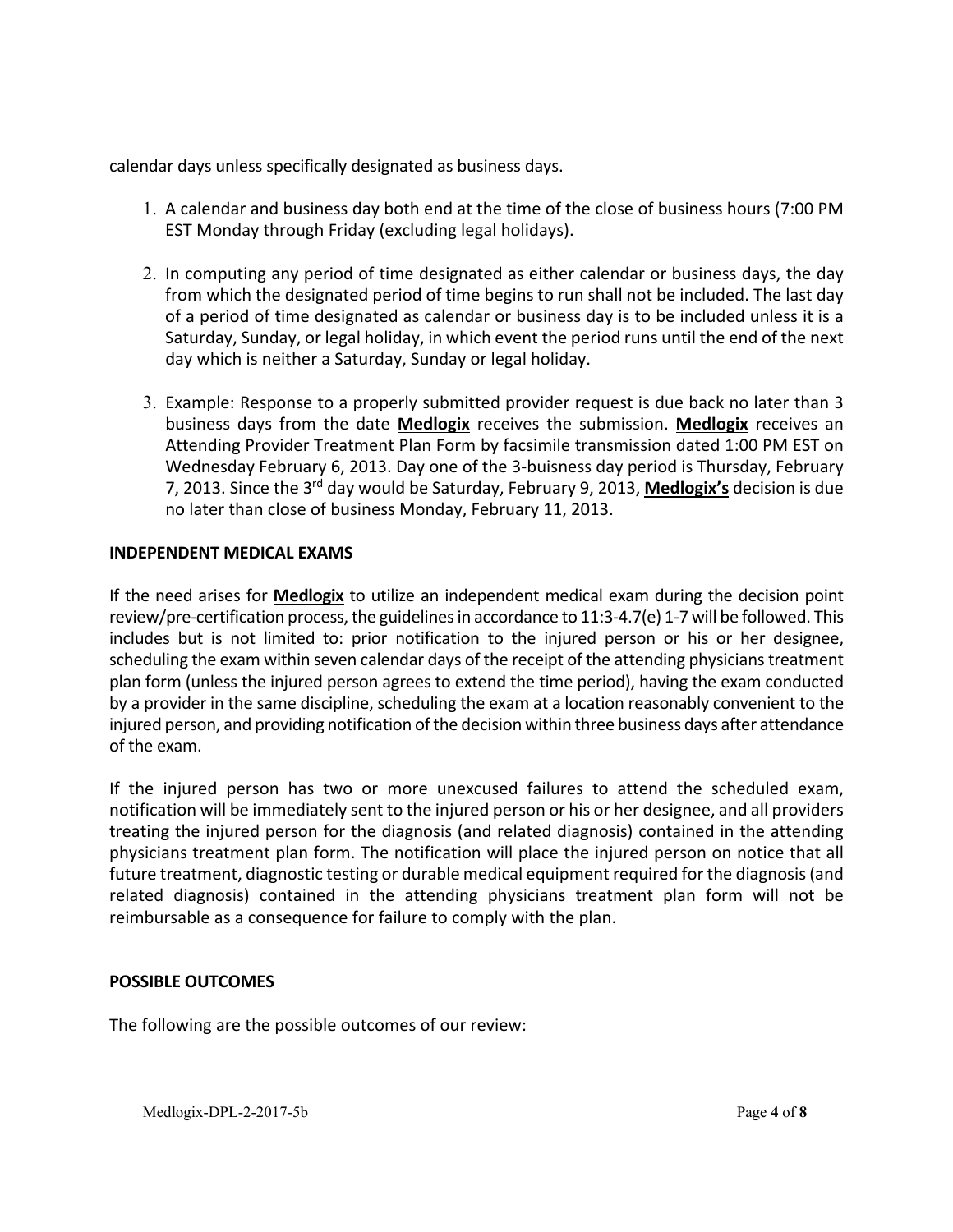- (a) The requested service is certified.
- (b) If **Medlogix** receives information that, in their view, is insufficient to support the requested test or service, they will issue an administrative non‐certification and will continue to non‐ cert the requested test or service until such time as they receive documentation sufficient to evaluate the request.
- (c) In the event **Medlogix** feels a change in the requested test or service is advisable (whether in frequency, duration, intensity or place of service or treatment), they will notify your office of the modified results
- (d) In the event **Medlogix** is unable to certify your request, your office will be notified of the results and a **Medlogix** Medical Director will be available through an internal reconsideration process to discuss the case with you. **Medlogix** may also request that the patient undergo an Independent Medical Examination. Any such exam will be scheduled in accordance with 11:3‐ 4.7(e) 1-7 as stated In the Independent Medical Exams section above.

### **INTERNAL APPEAL PROCESS**

Prior to making a request for alternate dispute resolution, all appeals must be initiated using the forms established by the NJ Department of Banking and Insurance. The minimum required information (identified by form section number) is as follows:

KEY DATES (sections 1‐2) CLAIM INFO (sections 3‐5) PATIENT INFO (sections 6‐7 and 913) PROVIDER/FACILITY INFO (sections 14‐25) DOCUMENTS INCLUDED INFO (section 29 indicated with asterisk) PRE‐SERVICE APPEALS ISSUES INFO (sections 30‐31, and 32, 33, or 34) POST‐SERVICE APPEALS ISSUES INFO (sections 30‐31, 33 and/or 38 and 34‐36 if completing section 38) PRE‐ SERVICE SIGNATURE INFO (sections 35‐36) POST‐SERVICE SIGNATURE INFO (sections 39‐40).

Failure to follow these requirements will be considered an incomplete submission and will result in an administrative denial. Thisincomplete submission does not constitute acceptance within the required timeframes for Pre‐service and Post‐service appeals.

Failure to utilize the Internal Appeals procedures as outlined in 11:3‐4.7B on the forms established by the Department prior to filing arbitration or litigation will invalidate any assignment of benefits.

There are two types of appeals (with specific workflows) that can be considered:

Pre‐service: an appeal of the denial or modification of a decision point review or precertification request prior to the performance or issuance of the requested medical procedure, treatment,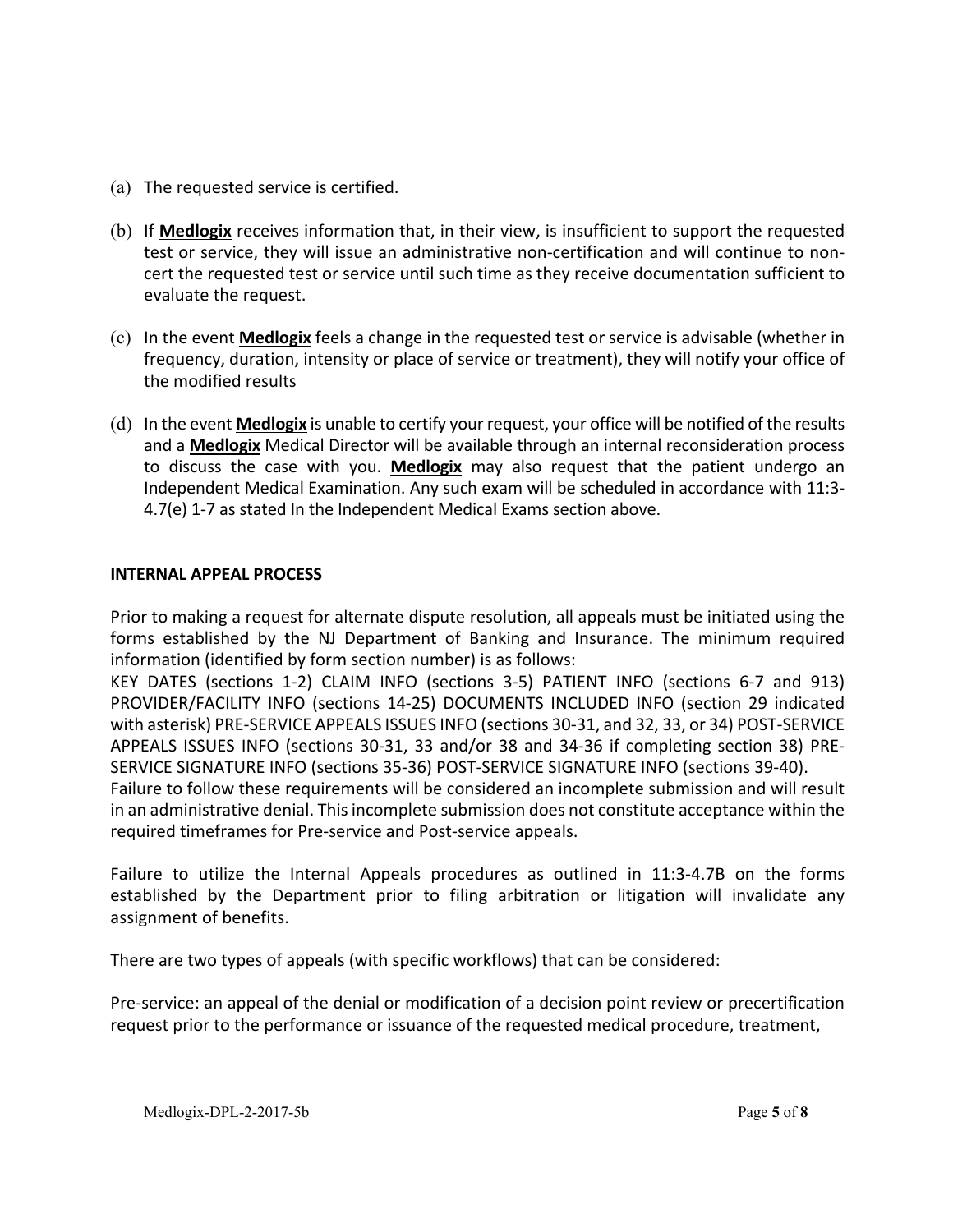diagnostic test, other service, and/or durable medical equipment on the grounds of medical necessity.

The Pre‐service appeal form and any supporting documentation shall be submitted by the provider to **Medlogix** via fax @ (856) 910‐2501 or in writing @ 300 American Metro Blvd., Suite 170, Hamilton, NJ 08619.

A pre‐service appeal shall be submitted no later than 30 days after receipt of a written denial or modification of requested services.

Decisions on pre‐service appeals shall be issued by the insurer or its designated vendor to the provider who submitted the appeal no later than 14 days after receipt of the pre‐service appeal form and any supporting documentation. If it's determined that the new information submitted with the appeal requires the need of an expert report or addendum to an expert report (ie: Peer Review, Independent Medical Exam, Medical Director Review, etc...) to properly respond to the appeal, an additional 10 days will be added to the response time requirement.

Post-service: an appeal subsequent to the performance or issuance of the services and/or what should be reimbursed.

The Post-service appeal form and any supporting documentation shall be submitted by the provider to **Medlogix** via fax @ (856) 910‐2501 or in writing @ 300 American Metro Blvd., Suite 170, Hamilton, NJ 08619.

A post‐service appeal shall be submitted at least 45 days prior to initiating alternate dispute resolution pursuant to N.J.A.C. 11:3‐5 or filing an action in Superior Court.

Decisions on post‐service appeals shall be issued by the insurer or its designated vendor to the provider who submitted the appeal no later than 30 days after receipt of the appeal form and any supporting documentation. If it's determined that the new information submitted with the appeal requires the need of an expert report or addendum to an expert report (ie: Professional Code Review, Medical Bill Audit Report, UCR Analytical Analysis, etc...) to properly respond to the appeal, an additional 10 days will be added to the response time requirement.

The appeal process described above provides only one‐level of appeal prior to submitting the dispute to alternate dispute resolution. A provider cannot submit a pre‐service appeal and then a post‐service appeal on the same issue. The preapproval of the treatment and the reimbursement for that treatment are separate issues. A provider can submit a pre‐service appeal for the treatment and then a post‐service appeal for the reimbursement for that treatment.

If a claimant or provider retains counsel to represent them during the Internal Appeal Procedures, they do so strictly at their own expense. No reimbursement will be issued for counsel fees or any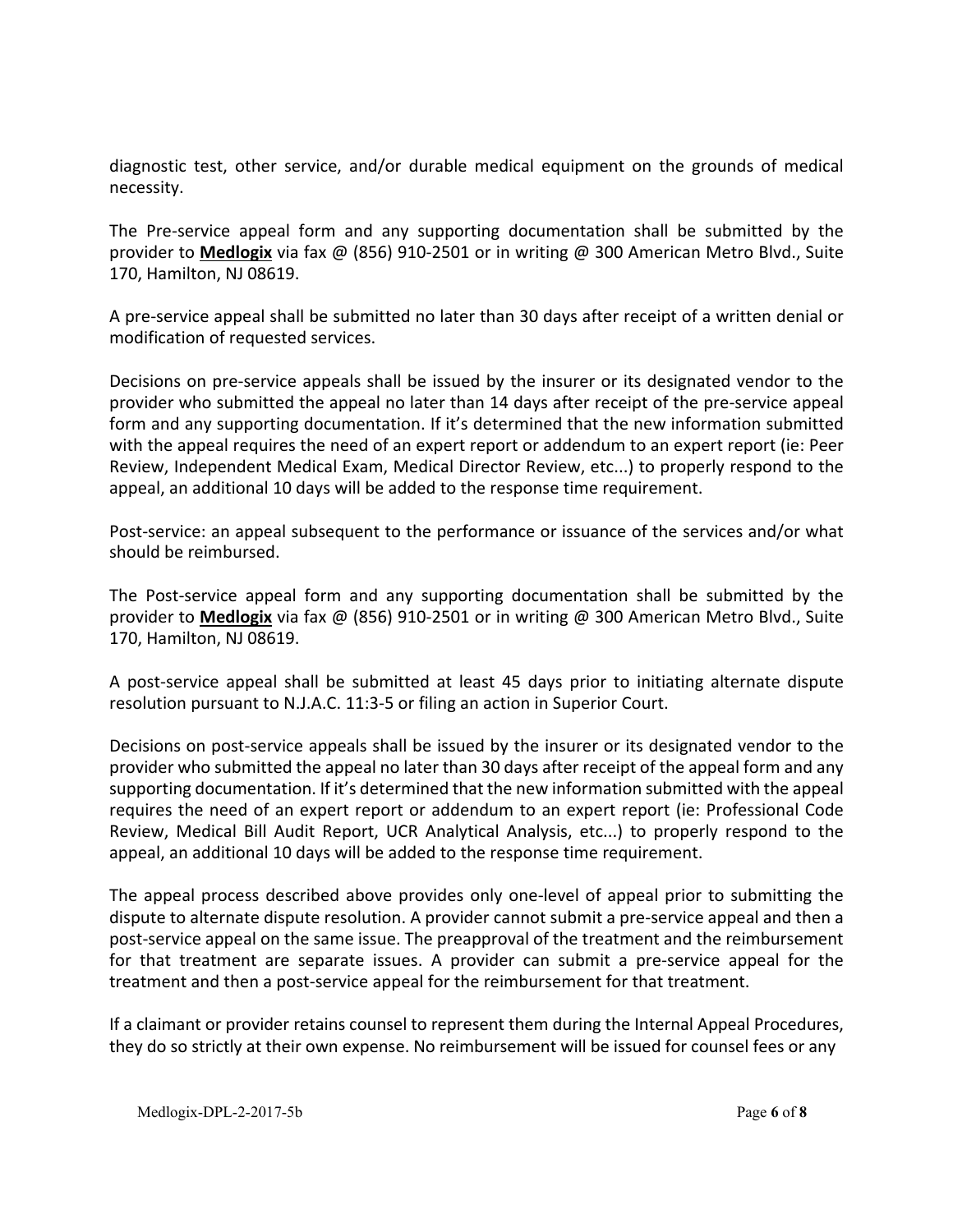other costs, regardless of the outcome of the appeal.

## **ASSIGNMENTS OF BENEFITS**

Please also note that, if you accept an assignment of benefits from the patient, you are required to hold the insured harmless from any reduction in benefits caused by a failure on your part to follow the decision point review/pre-certification process. All assignments are subject to all requirements, duties and conditions of the insurer's pre‐certification plan, patient's/insured's policy, including, but not limited to, pre-certification, Decision Point Reviews, exclusions, deductibles and copayments.

### **VOLUNTARY UTILIZATION PROGRAM**

In accordance with N.J.A.C. 11:3-4.8(b) the plan includes a voluntary utilization program for:

- 1. Magnetic Resonance Imagery
- 2. Computer Assisted Tomography
- 3. The electro diagnostic tests listed in N.J.A.C. 11:3‐4.5(b)1 through 3 except for needle EMGs, H-reflex and nerve conduction velocity (NVC) tests performed together by the treating physician
- 4. Durable medical equipment (including orthotics and prosthetics) with a cost or monthly rental in excess of \$75.00
- 5. Services, equipment or accommodations provided by an ambulatory surgery facility
- 6. Prescription Drugs

When one of the above listed services, tests, prescription drugs or equipment is requested through the decision point review/pre‐certification process, a detailed care plan evaluation letter containing the outcome of the review is sent to the injured person or his or her designee, and the requesting provider. In addition the notice will include how to acquire a list of available preferred provider networks to obtain the medically necessary services, tests, prescription drugs or equipment requested. In the case of Prescription Drugs, a pharmacy card will be issued that can be presented at numerous participating pharmacies. A list of these participating pharmacies will be made available at time of card issuance. In accordance with N.J.A.C.11:3‐4.4(g), failure to use an approved network will result in an additional co-payment not to exceed 30 percent of the eligible charge.

In addition to securing a list of preferred provider networks through the process outlined in the paragraph above, visit **Medlogix's** website @ **www.medlogix.com**, contact **Medlogix** by phone @ (877) 258‐CERT (2378), via fax @ (856) 910‐2501, or in